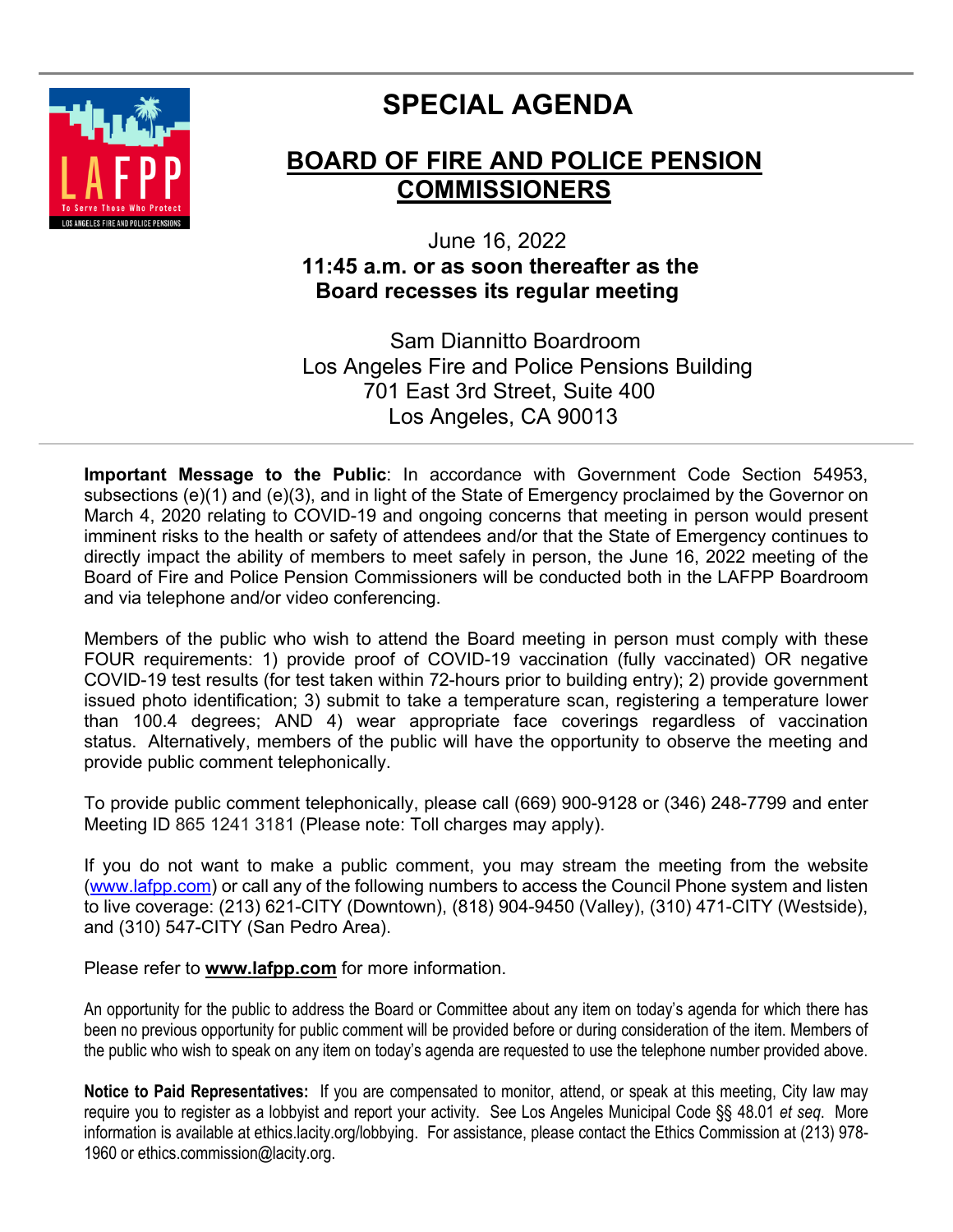In compliance with Government Code Section 54957.5, non-exempt writings that are distributed to a majority or all of the Board or applicable Committee of the Board in advance of their meetings may be viewed by clicking on LAFPP's website at **[www.lafpp.com](http://www.lafpp.com/)**. In addition, if you would like a copy of any record related to an item on the agenda, please contact the Commission Executive Assistant, at (213) 279-3037 or by e-mail at evange masud@lafpp.com.

Sign language interpreters, communication access real-time transcription, assistive listening devices, Telecommunication Relay Services (TRS) or other auxiliary aids and/or services may be provided upon request. To ensure availability, you are advised to make your request at least 72 hours prior to the meeting you wish to attend. Due to difficulties in securing sign language interpreters, five or more business days notice is strongly recommended. For additional information, please contact the Department of Fire and Police Pensions, (213) 279-3000 voice or (213) 628-7713 TDD.

# **A. CALL TO ORDER**

1. Roll Call

# **B. GENERAL PUBLIC COMMENTS ON MATTERS WITHIN THE BOARD'S JURISDICTION**

# **C. REPORTS TO THE BOARD**

1. [GENERAL MANAGER RECRUITMENT PROCESS AND POSSIBLE BOARD](#page-2-0)  **ACTION** 

## **D. CLOSED SESSION**

1. CLOSED SESSION PURSUANT TO GOVERNMENT CODE SECTION 54957 TO CONSIDER THE APPOINTMENT OF AN INTERIM GENERAL MANAGER AND POSSIBLE BOARD ACTION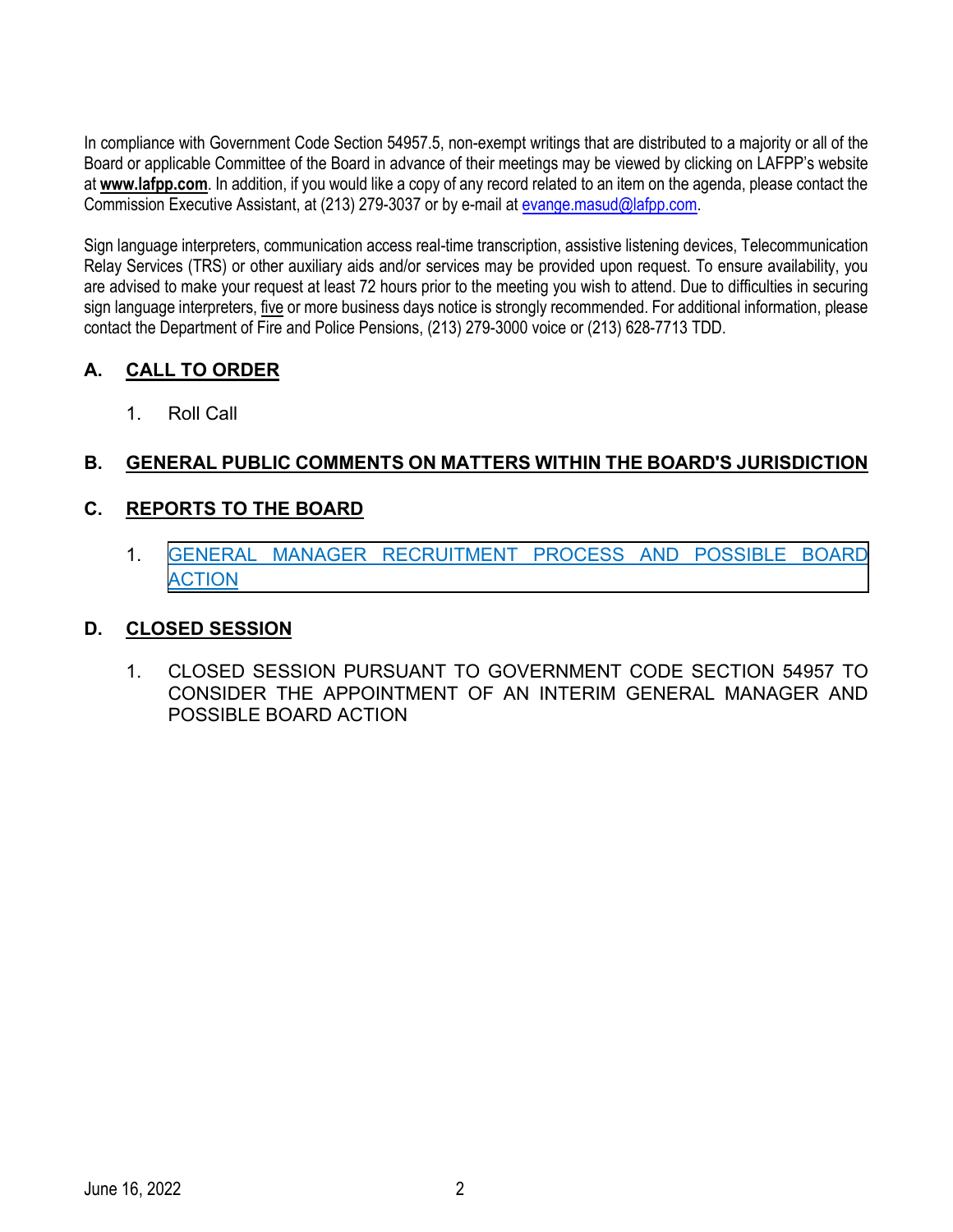DEPARTMENT OF FIRE AND POLICE PENSIONS

<span id="page-2-0"></span>

701 E. 3rd Street, Suite 200 Los Angeles, CA 90013 (213) 279-3000

# REPORT TO THE BOARD OF FIRE AND POLICE PENSION COMMISSIONERS

**DATE: JUNE 16, 2022 ITEM: C.1**

**FROM: RAYMOND P. CIRANNA, GENERAL MANAGER**

#### **SUBJECT: GENERAL MANAGER RECRUITMENT PROCESS AND POSSIBLE BOARD ACTION**

#### **RECOMMENDATION**

That the Board direct staff to:

- 1. Issue a Request for Proposals (RFP) for a qualified outside consultant for executive recruitment services; or
- 2. Initiate a mini-RFP process by reaching out to the outside executive recruitment firms that responded to the LAFPP 2020 RFP for executive recruitment services; or
- 3. Coordinate with the City of Los Angeles Personnel Department to issue a mini-RFP to its pre-approved list of outside executive search firms; or
- 4. Utilize the City of Los Angeles Personnel Department's Executive Recruitment Division to assist with the executive search process.

#### **DISCUSSION**

Per the City Charter and the Board Policy, it is the responsibility of the Board to appoint a General Manager (GM), subject to confirmation by the Mayor and City Council. With the current GM's announcement of his plans to retire at the end of August 2022, it is up to the Board to select the process by which to will fill the position. Staff presents the following summaries on time, effort and cost associated with the GM recruitment process for consideration by the Board.

#### TIME

The Personnel Department's Executive Recruitment Division has submitted a draft job announcement (Attachment I) and a draft timeline (Attachment II). If the Board chooses to utilize the Personnel Department's Executive Recruitment Division, the search process may begin as early as July 7, 2022, after the Board approves the final job announcement. Their timeline also suggests that the Board may appoint a new GM (twelve weeks from today) by September 2022.

The Estimated Timeline for Executive Recruitment Services (Attachment III) assumes the Personnel Department's draft timeline as the baseline for comparison to the remaining three options which utilize outside recruitment firms and illustrates the anticipated GM recruitment completion dates, adjusted to ensure related discussions will be scheduled on Board meeting dates.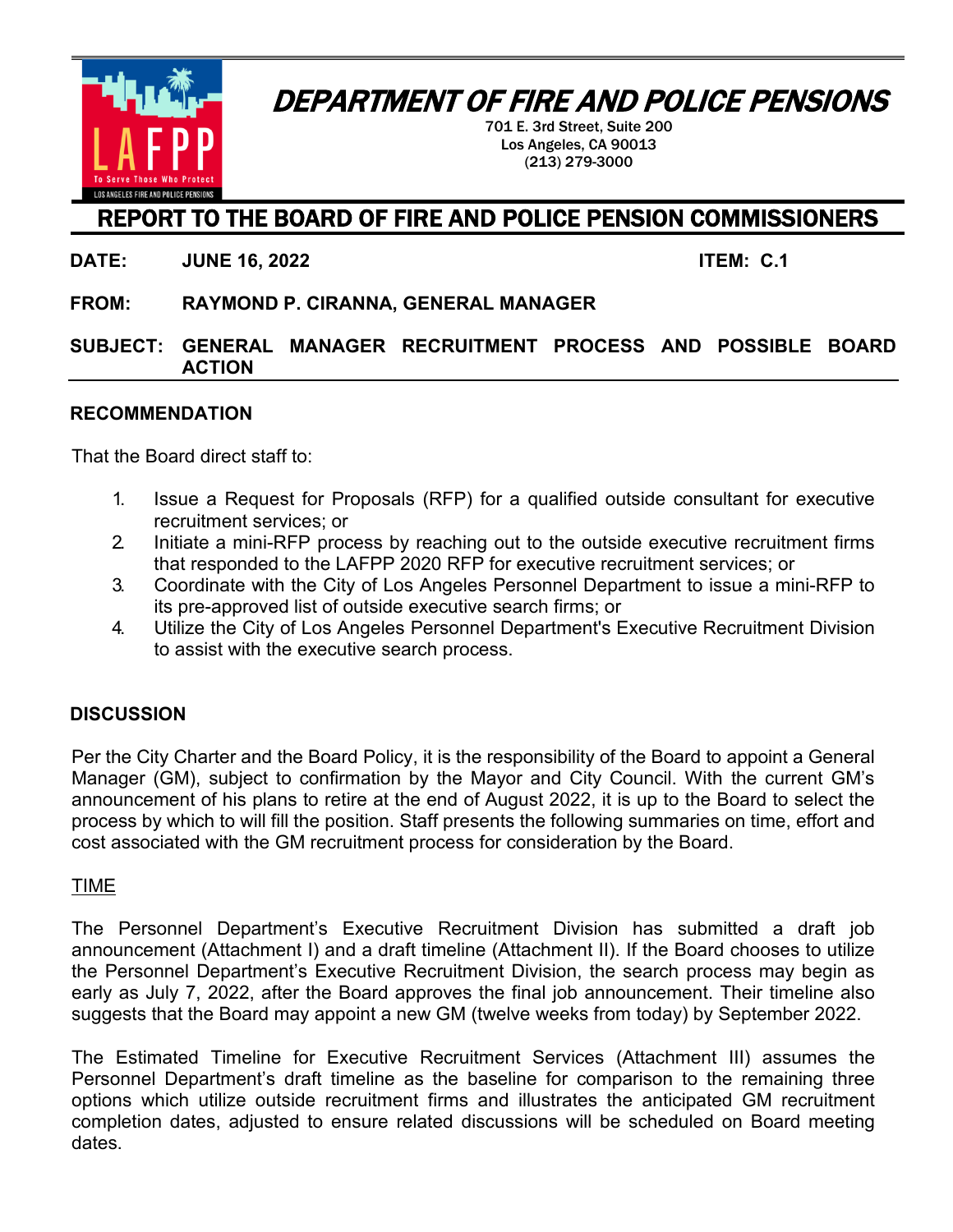As depicted, utilizing an executive recruitment firm under Recommendation No.1 would extend the draft timeline by an estimated additional thirteen weeks, to account for the full RFP process and contract negotiation with the selected firm before the GM recruitment begins. Pursuing Recommendation No. 1 would result in a GM being appointed in about December 2022.

Utilizing a firm under Recommendations No. 2 and No. 3 may extend the draft timeline by approximately nine weeks due to a compressed RFP process where staff works with updated proposals from previously vetted firms and estimates a GM appointment in November 2022.

It is important to note that completion of the hiring process does not translate to the start date of the new GM. The newly appointed GM must still be confirmed by the Mayor and City Council, a process during which the latter has 45 days from the submission date to act on the matter.

## EFFORT

Regardless of the process selected, the scope of recruitment may be as limited or expanded as the Board chooses:

- a. Internal Search City of Los Angeles Employees Only
- b. Local Search County of Los Angeles Only
- c. Statewide Search State of California Only
- d. Nationwide Search

There are many qualified and talented candidates within the City family and locally. However, a nationwide search may be conducted in an effort to broaden the quality and experience of the candidate pool.

The Board may also determine the level of Board involvement in the recruitment process. If the Board decides to utilize an outside recruitment firm, the Board may want to work directly with them or choose to delegate parts of the recruitment process to them (e.g., to develop job requirements, establish scope of the search, review resumes, etc). If the Board decides to utilize the Personnel Department's Executive Recruitment Division, the Board would control the process by directing the overall approach and strategy employed by the Personnel Department staff.

Staff efforts (e.g., workload) would be more involved should the Board decide to undertake an RFP process and prepare a contract with the selected outside recruitment firm (Recommendations No. 1 and No. 2). Conversely, staff efforts would be less involved should the Board decide to utilize the list of firms pre-approved by the Personnel Department (Recommendation No. 3) since their staff would conduct the RFP process and prepare the services contract. Lastly, staff efforts would be minimal, mostly coordination, should the Board decide to utilize the Personnel Department's Executive Recruitment Division to perform the search.

## COST

Search firm fees can range from \$25,000 to over \$100,000 and may increase for travel and personal expenses as well as a percentage of the appointed GM salary. On the other hand, the Personnel Department does not charge us for staff time but may charge us for advertisement that is outside their standard channels. Regardless of who the Board chooses to engage, there will be additional anticipated costs (e.g., finalists' travel accommodations, lodging, and relocation assistance).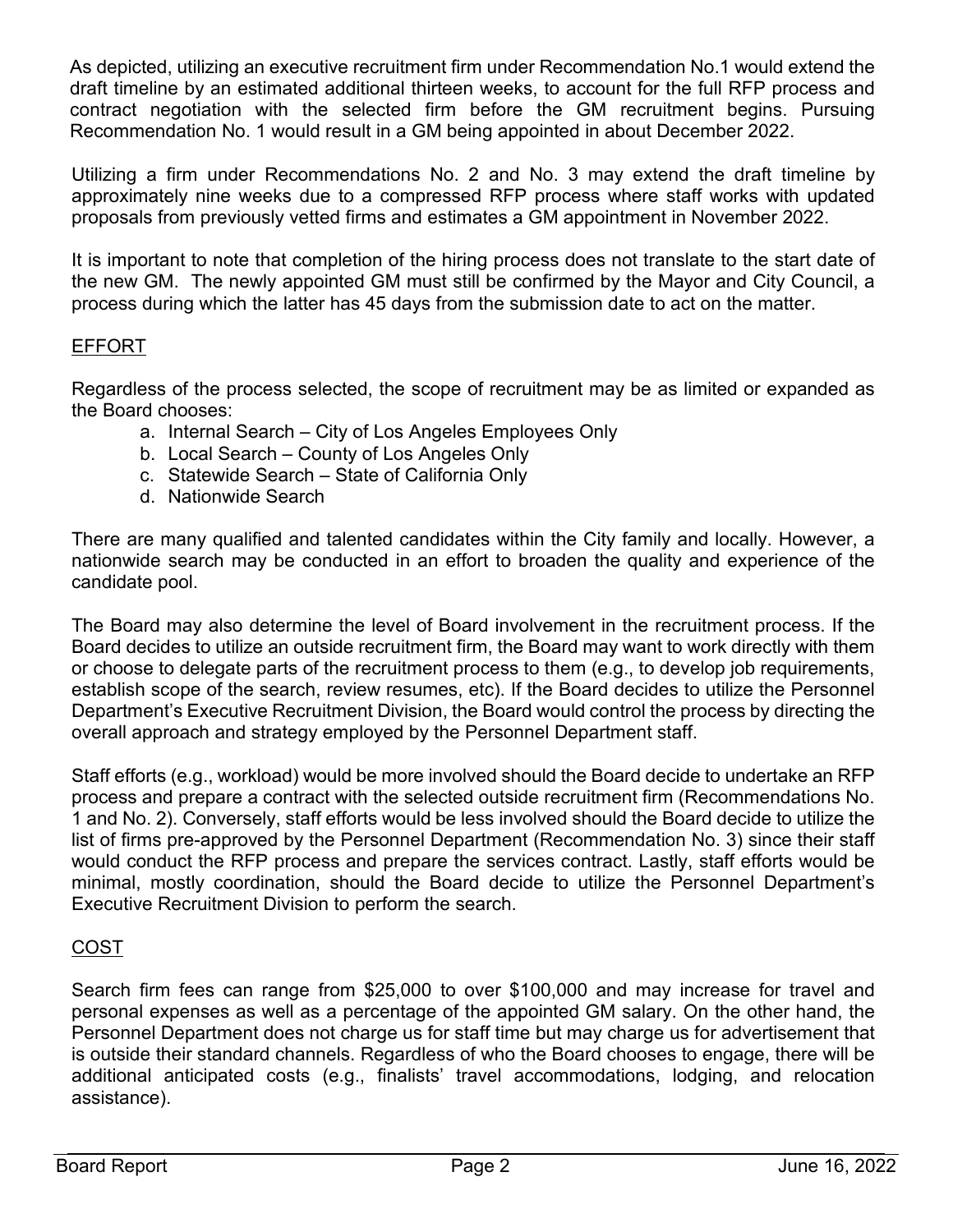# **BUDGET**

Recruitment associated cost will be paid from the FY 2022-23 Budget. Staff will report back should additional appropriation be needed.

## **POLICY**

There are no policy changes proposed in this report.

#### **CONTRACTOR DISCLOSURE INFORMATION**

There is no contractor disclosure information required with this report.

This report was prepared by:

James Schiffhauer, Department Personnel Officer Human Resources Section

RPC:MT:JS

- Attachment(s) I. Draft GM Job Announcement
	- II. Draft Executive Search Timeline 2022
	- III. Estimated Timeline for Executive Recruitment Services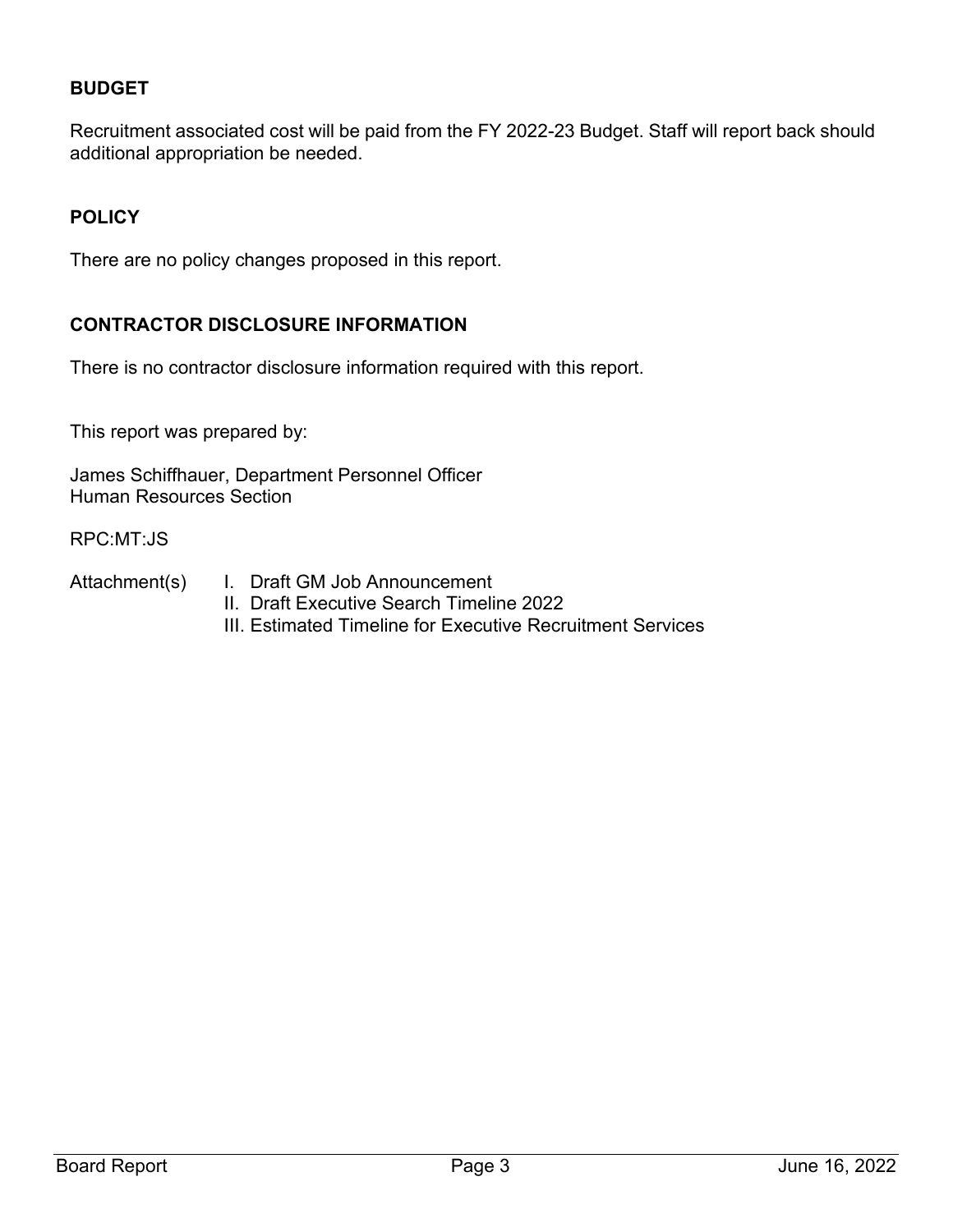

# **GENERAL MANAGER - LAFPP**

**(Civil Service Exempt Employment Opportunity)** 

**SALARY:** \$187,468 to \$315,768

- **THE POSITION:** The Los Angeles Fire & Police Pension System (LAFPP) seeks an experienced, knowledgeable, and hands-on managerial professional to oversee the daily internal operations and benefits administration of the City's sworn retirement system under the direction of the Board of Commissioners. A strategic thinker and problem solver with strong leadership skills and initiative is highly desired as the General Manager will be responsible for the leadership, administration and management of LAFPP with Board delegation of authority. As a fiduciary, this position is responsible for providing service to over 25,000 active and retired LAFPP members and achieving the long-term policies and strategic objectives established by the Board. This includes but is not limited to: formulating and ensuring the implementation of strategic plan initiatives, policies, procedures and management controls; ensuring continued compliance with applicable laws, regulations, the Los Angeles City Charter, and the Los Angeles City Administrative Code.
- **REQUIREMENTS:** Graduation from a recognized four-year college or university and four years of full-time paid professional experience in a management-level position with experience in administering a defined benefit pension or public retirement plan, pension fund benefits, or investment management of a public investment portfolio.

The most qualified candidates will have the professional and managerial background to perform effectively in the areas of directing health retirement operations and/or directing the operation and management of an institutional investment portfolio and will be knowledgeable of pension law, benefit law, trust law, and retirement tax law applicable to federal, state, and retirement association regulations and other related areas.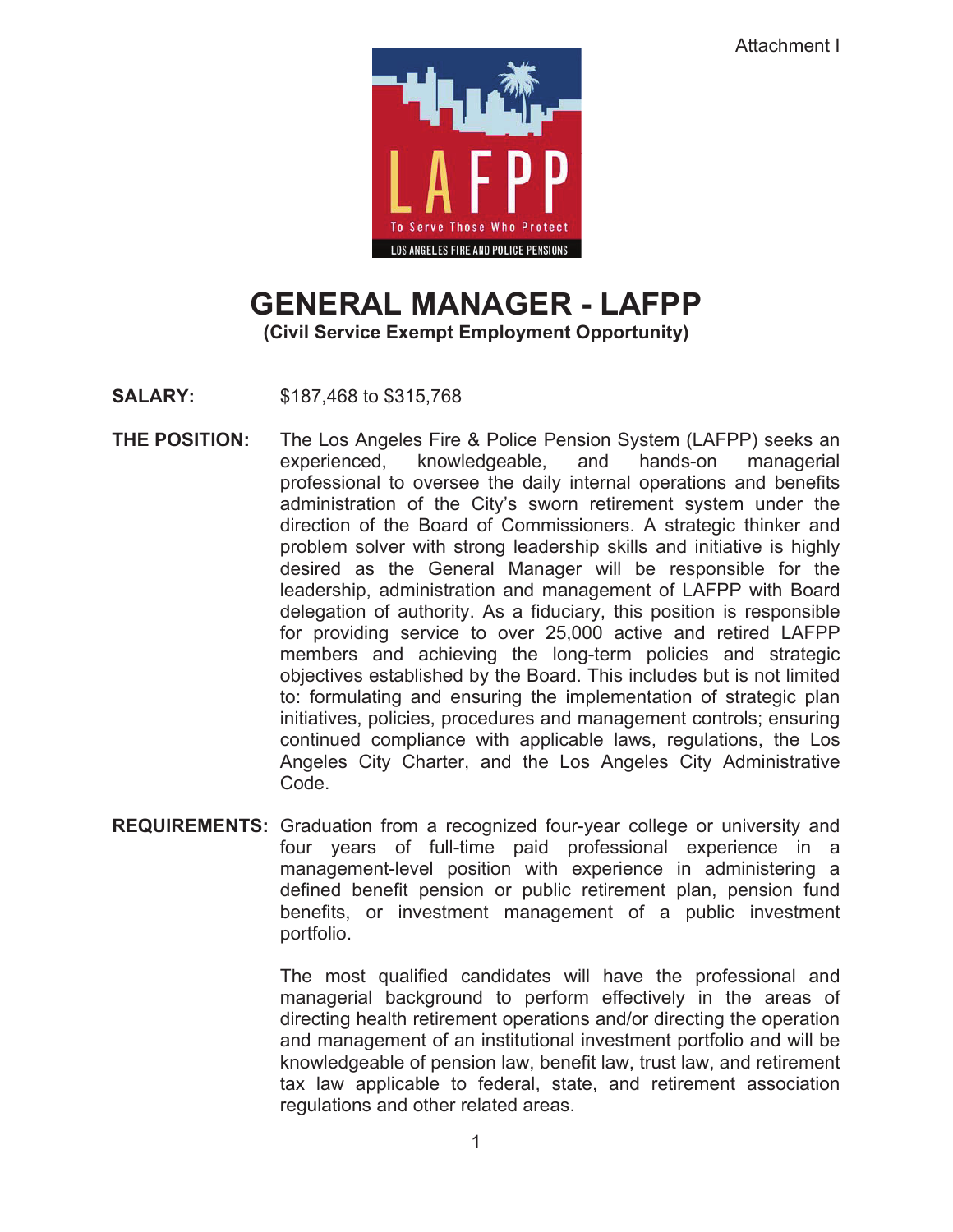A Masters degree, Certified Employee Benefits Specialist (CEBS) certification and/or Certified Financial Analyst (CFA) certification is desired but not required.

**TO APPLY:** Interested candidates should submit a resume detailing applicable background and work experience, a cover letter of interest, and three (3) work-related professional references (include name, job title, affiliation and telephone number) to:

> City of Los Angeles Personnel Department Executive Recruitment 700 East Temple Street, Room 100 Los Angeles, CA 90012 Email: **per.execsearch@lacity.org** (Email submissions are preferred)

Each applicant will receive an emailed acknowledgement upon receipt of their resume.

#### **Applications will only be accepted through <DATE>**

**All application materials will be reviewed to identify the most qualified candidates who will be invited to participate in the interview process.** 

**Appointment is subject to background review and clearance.** 

**Questions can be directed to Nicole Bawa at (213) 473-9172**

**The City of Los Angeles is an Equal Opportunity Employer**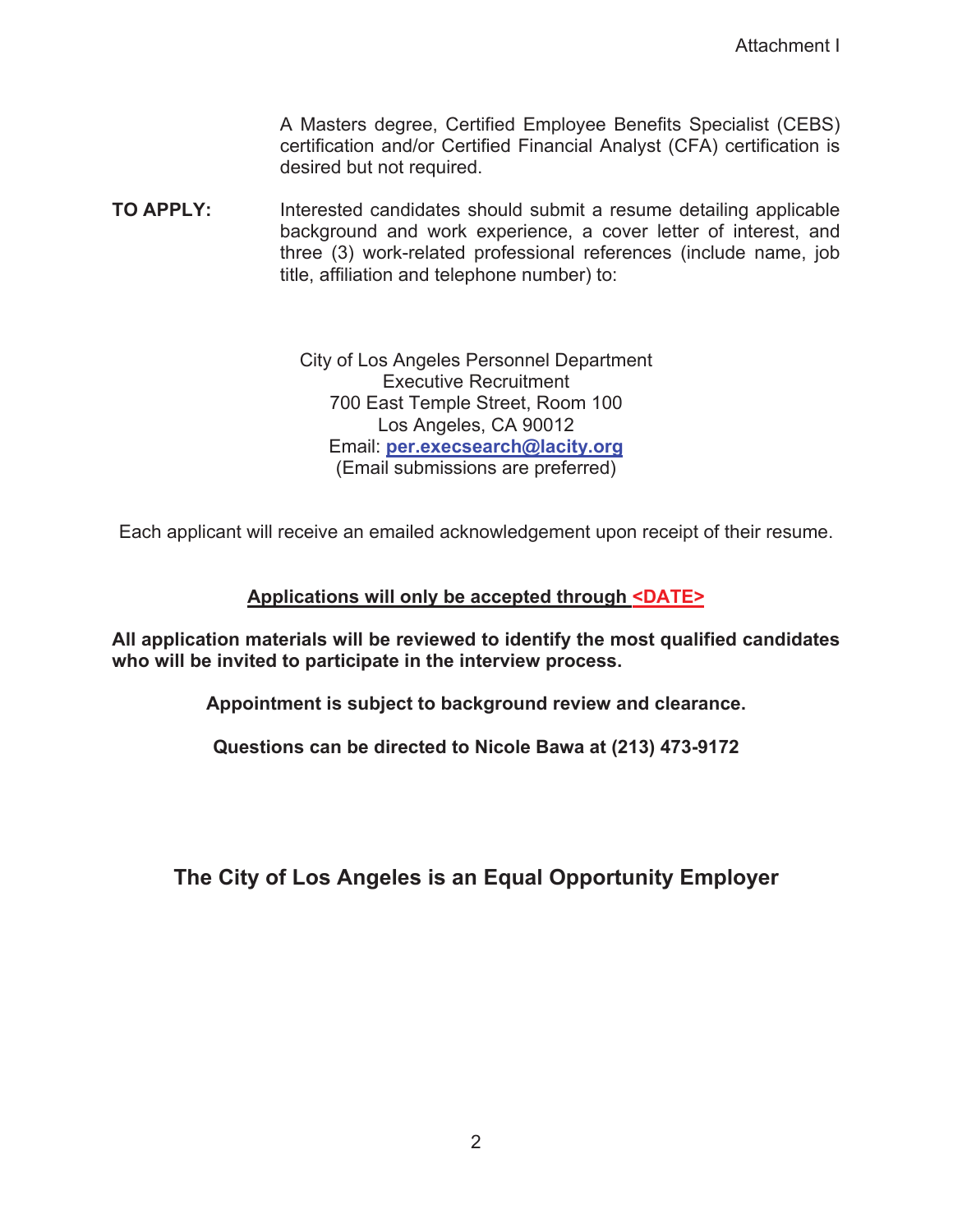#### **GENERAL MANAGER – FIRE AND POLICE PENSIONS EXECUTIVE SEARCH TIME LINE 2012 DRAFT revised 6/7/2022**

| <b>Activity</b>                                                                                                                                                                               | <b>Target Dates</b>                                                                            |
|-----------------------------------------------------------------------------------------------------------------------------------------------------------------------------------------------|------------------------------------------------------------------------------------------------|
| Job announcement and advertisement plan developed and approved by<br>Fire and Police Pensions Board of Administration                                                                         | 06/27/22                                                                                       |
| Application acceptance period opens; resumes submitted to Personnel<br>Department                                                                                                             | 07/1/22<br>(3 weeks)                                                                           |
| Personnel Dept. reviews resume submissions and completes<br>preliminary evaluation: Highly Qualified (HQ), Qualified (Q), Minimally<br>Qualified (MQ) and Lacks Minimum Qualifications (LMQ); | *Please note, the<br>Personnel Dept will be<br>closed on Monday, July<br>4, 2022 in observance |
| Personnel Department updates Fire and Police Pensions each Friday<br>with number of resumes received and current rankings                                                                     | of Independence Day<br>Holiday                                                                 |
| Application acceptance period closes                                                                                                                                                          | 07/22/22                                                                                       |
| Presentation of candidates to Fire and Police Pensions Board of<br>Administration (includes all ranked resumes)                                                                               | 08/11/22                                                                                       |
| Fire and Police Pensions Board of Administration finalizes list of<br>candidates for interviews and sets tentative panel interview date                                                       |                                                                                                |
| Interview notifications                                                                                                                                                                       | 08/15/22-08/17/22                                                                              |
| Panel interviews and initial reference/background checks                                                                                                                                      | 08/22/22-08/24/22                                                                              |
| Finalists' interviews and complete reference/background checks                                                                                                                                | 08/29/22-09/02/22                                                                              |
| Appointment                                                                                                                                                                                   | 09/08/22                                                                                       |